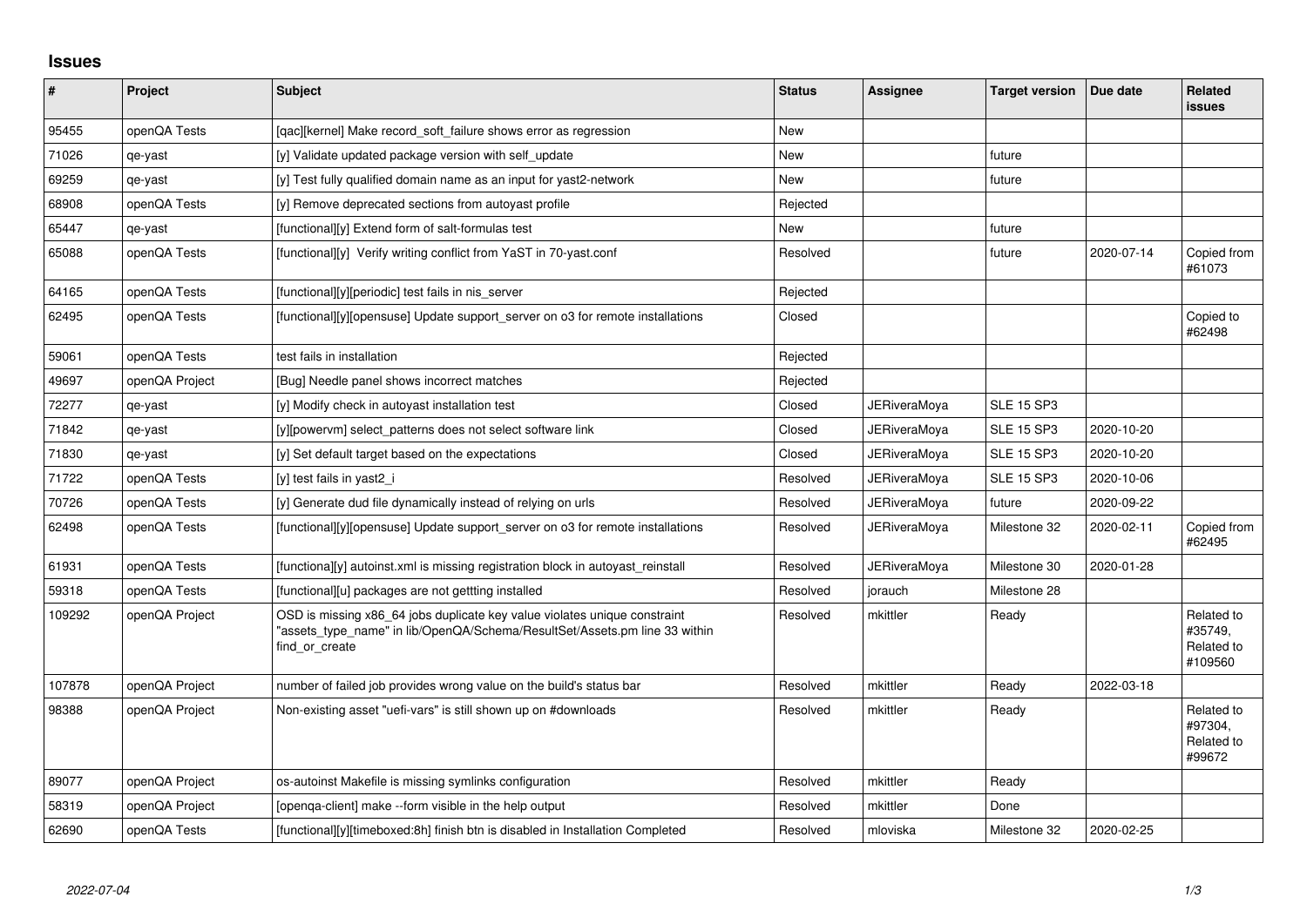| $\vert$ # | Project        | <b>Subject</b>                                                                                      | <b>Status</b> | Assignee | <b>Target version</b> | Due date   | Related<br><b>issues</b>                      |
|-----------|----------------|-----------------------------------------------------------------------------------------------------|---------------|----------|-----------------------|------------|-----------------------------------------------|
| 68146     | openQA Project | Implement colored and interactive logs                                                              | Resolved      | okurz    | future                |            | Related to<br>#34978,<br>Related to<br>#16180 |
| 54041     | openQA Project | test terminates in openga in scenario with raid partitioning                                        | Resolved      | okurz    |                       |            |                                               |
| 65891     | openQA Tests   | [functional][y] fix first boot on ipmi                                                              | Resolved      | oorlov   | <b>SLE 15 SP2</b>     | 2020-05-19 |                                               |
| 64731     | openQA Tests   | [functional][y] generate TW image with wicked and use it in yast2_cmdline and nis MM<br>test suites | Resolved      | oorlov   | future                | 2020-05-19 | Copied from<br>#61901                         |
| 59939     | openQA Tests   | [functional][y] first entry in product selection list is not highlighted on s390                    | Resolved      | oorlov   | Milestone 30+         | 2019-12-03 |                                               |
| 57743     | openQA Tests   | [functional][y][timeboxed:8h] test tries to reboot when poweroff is given in shutdown               | Resolved      | oorlov   | Milestone 29          | 2019-10-22 | Related to<br>#58127                          |
| 72274     | qe-yast        | [y] nfs mount timeout investigation                                                                 | Rejected      | riafarov | <b>SLE 15 SP3</b>     |            |                                               |
| 71896     | openQA Tests   | [y] Expert partitioning framework refactoring                                                       | Rejected      | riafarov | future                |            |                                               |
| 71608     | qe-yast        | [y] post fail hooks fails with script timeout, no logs collected                                    | Closed        | riafarov | <b>SLE 15 SP3</b>     | 2020-10-20 |                                               |
| 70693     | openQA Tests   | [y][fast] test fails in validate_mirror_repos                                                       | Resolved      | riafarov | <b>SLE 15 SP3</b>     | 2020-09-08 |                                               |
| 70546     | qe-yast        | [y] Remove soft fail for bsc#1175374                                                                | Closed        | riafarov | <b>SLE 15 SP3</b>     |            | Related to<br>#70174                          |
| 70228     | openQA Tests   | [y] restore checkmedia tests in YaST group for virtualization                                       | Resolved      | riafarov | <b>SLE 15 SP3</b>     | 2020-09-08 |                                               |
| 68579     | qe-yast        | [y] gitlab-ci needs another stage for verify file existence                                         | Rejected      | riafarov | future                |            |                                               |
| 68515     | openQA Tests   | [y] iscsi_client wont be fixed in SLE15SP2                                                          | Rejected      | riafarov | <b>SLE 15 SP3</b>     |            |                                               |
| 68152     | openQA Tests   | [y] Revert Negative Lookhead for 'nothing provides /bin/sh'                                         | Resolved      | riafarov | <b>SLE 15 SP3</b>     |            |                                               |
| 66043     | openQA Tests   | [functional][y][hyperv] test failing in shutdown needs investigation                                | Rejected      | riafarov | Milestone 35+         | 2020-05-19 |                                               |
| 65882     | openQA Tests   | [functional][y][sporadic] test fails in first_boot cant finish because guess disabled guest         | Rejected      | riafarov | Milestone 33          |            |                                               |
| 65858     | openQA Tests   | [functional] ppc64le iso is not bootable                                                            | Rejected      | riafarov |                       |            |                                               |
| 61100     | openQA Tests   | [functional][y] test fails in scc_registration                                                      | Resolved      | riafarov |                       |            |                                               |
| 60230     | openQA Tests   | [functional][y] test fails in system_role                                                           | Resolved      | riafarov | Milestone 30          |            | Related to<br>#60041                          |
| 59411     | openQA Tests   | [functional][y] betawarning appears for every selected product onSLE 15 sp2 "full"<br>installer     | Rejected      | riafarov | Milestone 29          | 2019-12-03 |                                               |
| 59312     | openQA Tests   | [functional][y] could not resolv repos urls                                                         | Rejected      | riafarov |                       |            |                                               |
| 59309     | openQA Tests   | [Functional][y]test fails in verify_ext4                                                            | Rejected      | riafarov |                       |            |                                               |
| 59012     | openQA Tests   | [functional][y] test fails in yast_sysconfig                                                        | Resolved      | riafarov |                       |            |                                               |
| 57749     | openQA Tests   | [functional][y] apply solution for yast2_snapper_ncurses as it does for Tumbleweed                  | Rejected      | riafarov | Milestone 30+         | 2019-11-19 | Related to<br>#56255                          |
| 55964     | openQA Tests   | [functional][y] test fails in scc registration because of missing step                              | Rejected      | riafarov |                       |            |                                               |